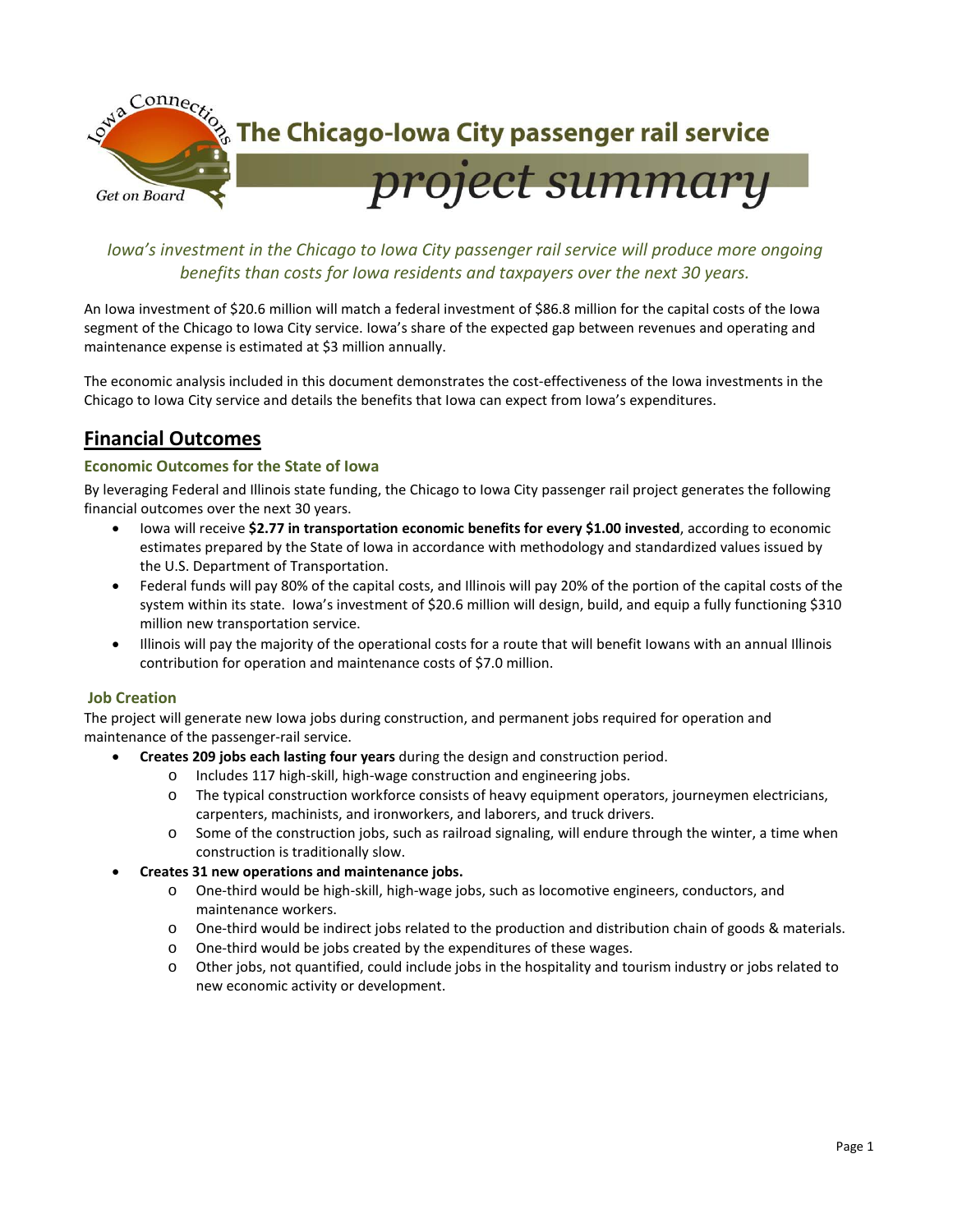## **Business Activity Created by the Project**

Construction activity and subsequent operation and maintenance will generate business revenues within Iowa. These include the supply of materials such as steel, communication equipment, and fuel to the project, and services such as housing, food, and utilities to construction employees and subsequent operations and maintenance employees.

- **\$125 million (2010 dollars) of new business revenues** in Iowa during the first 4 years of construction.
- **\$6.76 million (2010 dollars) of ongoing new business revenues** in Iowa per year for the next 30 years as a result of operation and maintenance of the service.
- Iowa's businesses will have a proximity advantage for major construction and supply contracts.
- Other business activity, not quantified, would include an increase in land values around rail stations, spending on goods and services by rail passengers during their train trip and at their Iowa destination, and other business activity that occurs as a result of the new service.

### **Travel Cost Savings**

The Chicago to Iowa City passenger rail service will reduce the cost of travel for Iowa residents and visitors that use it, as well as costs that would otherwise be spread among all Iowa transportation users and taxpayers.

- Individual travelers will **save \$142.7 million in out-of-pocket transportation costs** during the first 30 years of the service, compared to the cost of using other transportation modes.
- Iowa, its residents, and visitors, will **save \$6 million over 30 years** on avoided lost time in roadway congestion and on highway accident costs.

### **Passenger Travel Time, Cost, and Convenience Comparison**

*Transportation Options: Comparison of Time & Cost - Chicago to Iowa City and Iowa City to Chicago*

| <b>Mode</b> | <b>Travel Time (One-</b><br>Way) | Walk-Up<br>Out-Of-<br><b>Pocket User</b><br>Cost<br>(Round<br>Trip) | Same Day<br><b>Business</b><br>Roundtrip<br>Possible? | <b>Ability to</b><br>Work<br><b>En Route</b><br>(use laptop,<br>cell phone) | All<br>Weather<br><b>Reliability</b> | On-Time<br>Performance |
|-------------|----------------------------------|---------------------------------------------------------------------|-------------------------------------------------------|-----------------------------------------------------------------------------|--------------------------------------|------------------------|
| Automobile  | 3 hours 46 minutes               | \$193                                                               | Yes                                                   | Low                                                                         | Low                                  | Unknown                |
| <b>Bus</b>  | 4 hours 55 minutes               | \$46                                                                | No                                                    | Moderate                                                                    | Low                                  | Unknown                |
| Rail        | 4 hours 20 minutes               | $$62*$                                                              | Yes                                                   | High                                                                        | High                                 | $90%+$                 |
| Air         | 3 hours 42 minutes               | \$925**                                                             | Yes                                                   | Low                                                                         | Low                                  | 79%                    |

\*Estimated fare

\*\*Fare based on weekday, 15-day advance ticketing as of January 9, 2011.

*Transportation Options: Comparison of Convenience - Chicago to Iowa City*

| <b>Mode</b> | Restroom<br><b>Facilities</b> | <b>Hot Water</b> | <b>Beverage</b><br><b>Service</b> | <b>Food Service</b> | Uninterrupted<br>Wi-Fi |
|-------------|-------------------------------|------------------|-----------------------------------|---------------------|------------------------|
| Automobile  |                               |                  |                                   |                     |                        |
| <b>Bus</b>  | X                             |                  |                                   |                     |                        |
| Rail        | X                             | X                | X                                 | $\mathsf{x}$        | $\mathsf{x}$           |
| Air         | X                             | x                | X                                 |                     |                        |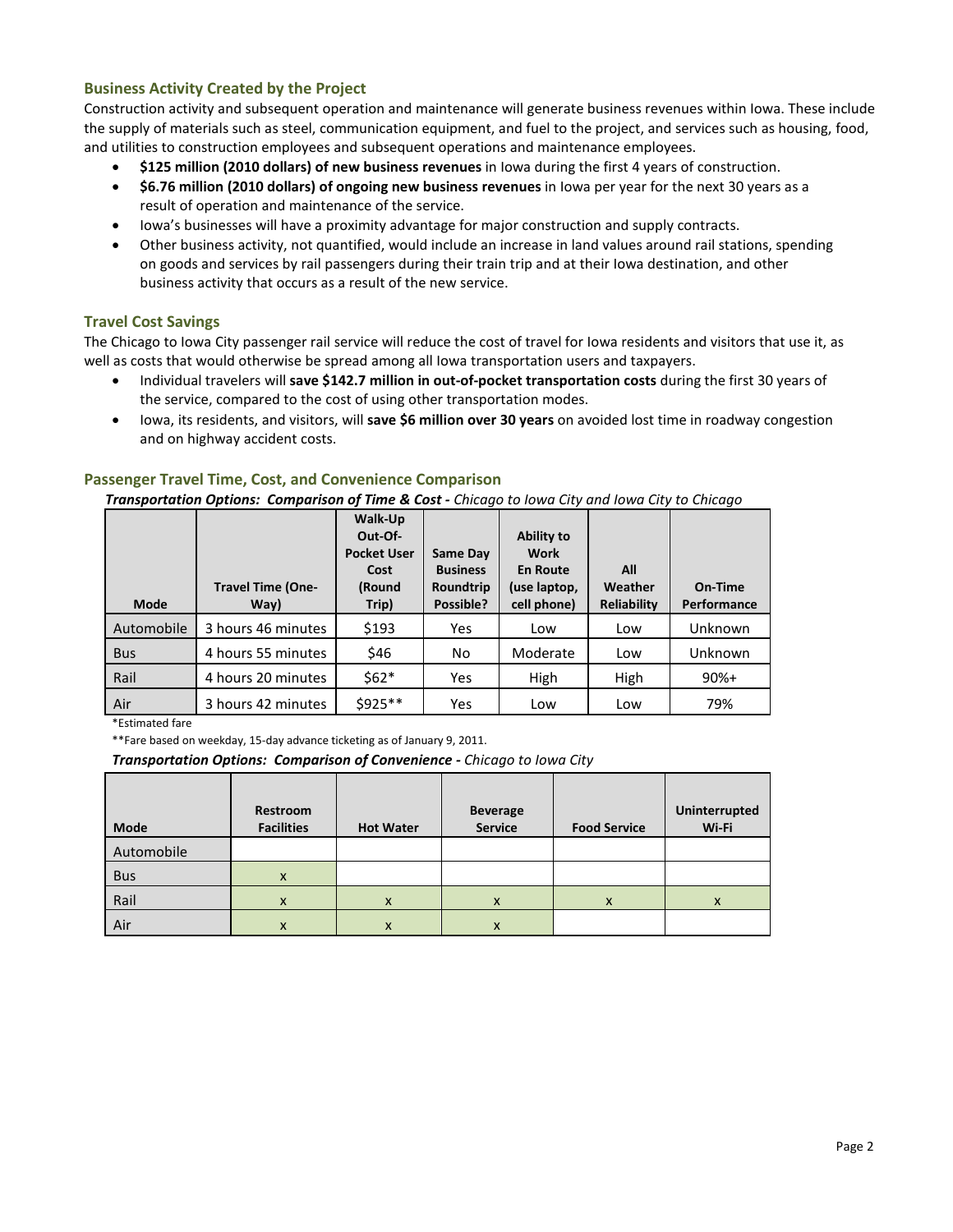## **Freight Railroad Outcomes**

The project brings specific benefits to Iowa's freight rail system and its shippers:

- Enables the Iowa Interstate Railroad to increase its reliability, efficiency, and safety of service through construction of signaling and communications systems that are necessary for passenger service, but also of substantial utility to the freight services on the same tracks.
- Increases Iowa shippers' guarantee of long-term access to lower-cost railroad freight transportation services.
- Increases the ability of the Iowa Interstate Railroad to attract new manufacturers, agricultural processors, and consumer goods distributors to Iowa.
- Enables the Iowa Interstate to Increase traffic volumes at a lower cost, benefitting both existing and potential new Iowa shippers and receivers.

### **Other Benefits**

The Chicago to Iowa City passenger rail route has a number of positive economic impacts that cannot be directly quantified in an economic analysis and are not included in the cost-benefit ratios described above. These effects may benefit Iowa's ability to retain existing economic activity or attract new activity, retain or improve the attractiveness of its universities and medical centers, and maintain or improve Iowa property values.

### **Transportation Connectivity and Access**

- Connections to the Chicago hub provide Iowans access to multiple national and global transportation options air, regional and national passenger rail, and intercity transit options within Chicago.
- The service helps ensure that decisions to attend college in Iowa, reside in Iowa, or do business in Iowa, are not influenced by travel time lost in freeway congestion in Chicago.
- The service helps ensure that Iowa residents and visitors are able to travel regardless of winter weather.
- The service helps ensure that Iowa's elderly residents have access to comfortable and accessible transportation.

#### **Business**

- Provides convenient, stress-free transportation for business day trips to the Chicago area.
- Business travelers can make full productive use of the travel time, including the full, uninterrupted use of laptop computers and cell phones from departure to arrival.
- Passenger rail access may assist employee recruitment and client attractiveness.
- Provides opportunities to increase tourism.

#### **Education**

- Convenient transportation for the many students attending Iowa colleges and universities that have Illinois ties, particularly those who do not own automobiles.
- Increases competitiveness and enhances recruitment for Iowa's educational institutions.

### **Quality of Life**

- Access to travel for those who do not or cannot drive.
- A comfortable, safe and convenient travel option for all segments of the population students, elderly, families, disabled, economically disadvantaged, as well as business travelers.
- Provides another transportation option for patients to receive treatment at some of Iowa's largest medical facilities.
- Provides a safe transportation service with on-board personnel directly responsible for passenger safety and convenience and arrives and departs from secured stations with safe indoor waiting areas.

#### **Energy & Environment**

- Fuel efficient transportation option reduces Iowa's vulnerability to fuel cost escalation.
- Energy efficiency promotes U.S. energy independence.
- Fewer greenhouse gas emissions reduce Iowa's exposure to potential federal limits on transportation emissions and carbon taxes.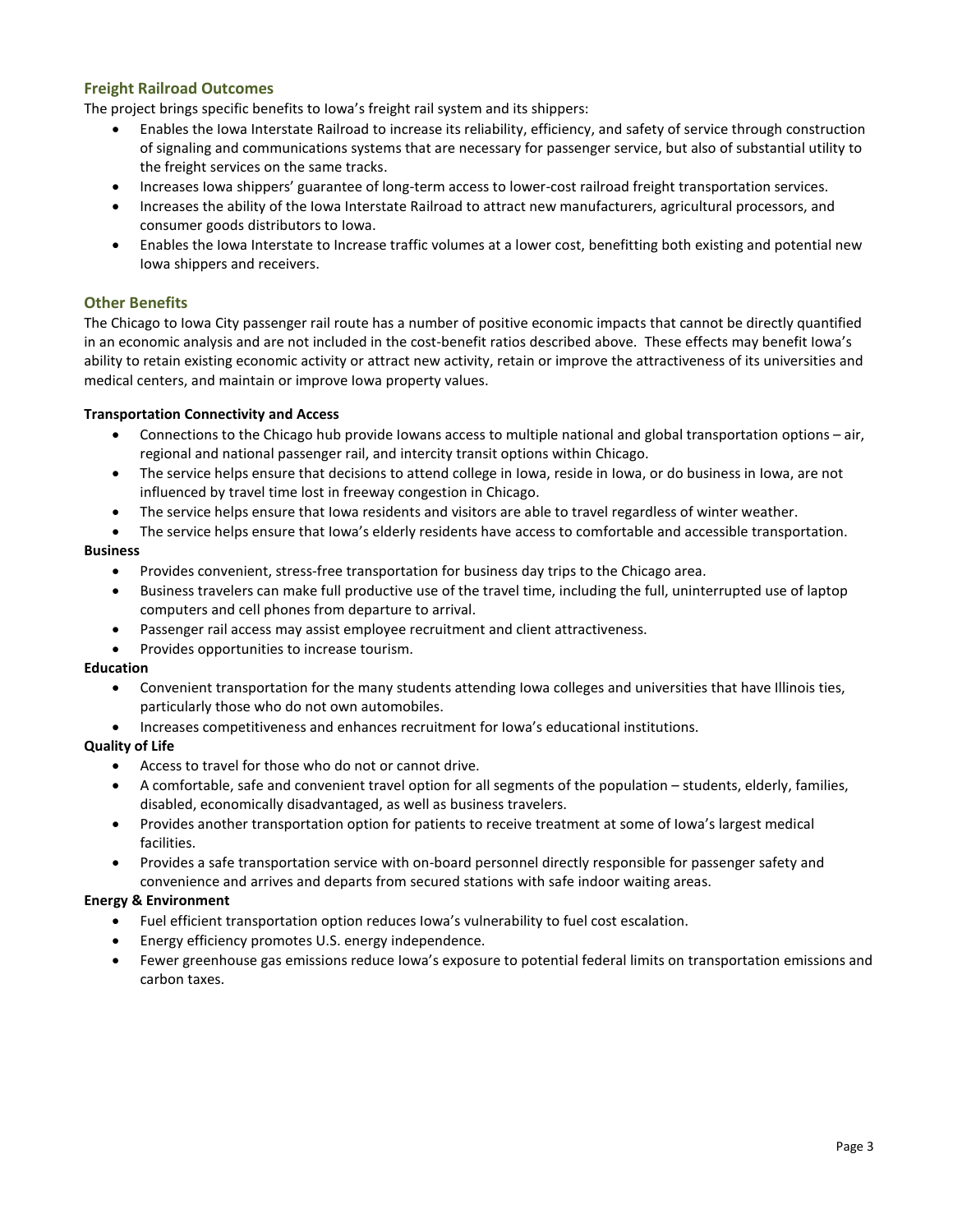# **Public Safety Outcomes**

Iowa was among the top 10 states with the highest highway-railroad at-grade crossing crashes at public and private crossings during 2006, 2007, and 2008. Passenger rail will be accompanied by extensive upgrades for the at-grade highwayrailroad crossings on Iowa Interstate Railroad. The improvements will result in a substantial reduction in the potential for vehicle and train collisions in the Bettendorf-Iowa City corridor.

- Improvements include upgrades to 71 at-grade crossings, including adding gates and flashing lights at 48 crossings. In total, over \$14M is being invested for at-grade crossing improvements, nearly 4 times the current annual federal expenditure for at-grade crossing improvements statewide.
- New railroad safety systems will be implemented on Iowa Interstate with passenger rail service increasing safety:
	- o Centralized Traffic Control (a train signaling system) detects broken rails, vandalized switches, and many other common causes of derailments.
	- o Positive Train Control system enforces train spacing and speed limits, virtually eliminating the potential for train to train accidents.

# **Public Costs of Transportation**

In one form or another, all modes of transportation require public support not paid with user fees. Below is a summary by mode of how it has been supported with public funds not paid with user fees.

- **Highways** 
	- o Nationally, highway user revenue collected at all levels of government in 2007 (\$98 billion) only accounted for 57% of total highway disbursement.
	- o Since 2008, approximately \$34.5 billion has been transferred from the General Fund to the Highway Trust Fund in order to keep the fund solvent.
	- o City and county governments in Iowa utilize property tax and, in many cases, local option sales tax to support road improvements and maintenance.
- **Aviation**
	- o General Fund revenue supports the aviation system by funding the nation's air traffic control system and other Federal Aviation Administration operations.
	- o The federal Essential Air Service program provides federal operation subsidies directly to private airlines in exchange for providing commercial service to airports that would not otherwise have service. This program is utilized to support service to Mason City, Fort Dodge and Burlington.
- **Public Transit**
	- o Iowa's public transit systems require approximately \$100 million per year to operate. Approximately \$13 million comes from fare box revenue but the remainder comes from the federal government (approximately \$25 million), local government (approximately \$31 million), state of Iowa (approximately \$11 million), contract revenue (approximately \$16 million from federal, state and private sources), and other sources (approximately \$4 million).
	- o Transit funding from the federal government is primarily funded through the federal fuel tax; however, the transit account within the Highway Trust Fund recently required a \$4.8 billion transfer of General Fund revenue in order to remain solvent.

## • **Passenger Rail – Chicago to Iowa City corridor**

- o In the first year of operation (2015), the Chicago to Iowa City corridor is expected to generate \$6.4 million in revenues from fares and food service (which is a 40.3% recovery of operating and maintenance costs). Amtrak's revenue projections are based on Amtrak's experience with similar routes in Illinois and the Midwest. Revenue estimates do not assume the route will initially fill to capacity and assume growth rate in ridership of 1.5%.
- o Annual operating and maintenance cost is \$15.9 million.
- o Operation and maintenance costs are allocated 27% Iowa, 73% Illinois.
- o The estimated annual operating and maintenance cost to the state of Iowa is estimated to be on average, approximately \$3 million. Options to fund this cost are under consideration and include:
	- Utilizing existing federal transportation funding programs to cover up to 80 percent of the cost for the first three years of the new service.
	- Working with other states to encourage the creation of a federal program to provide on-going operating cost assistance similar to existing federal programs for public transit.
	- Identifying existing state funding programs that could provide funding support.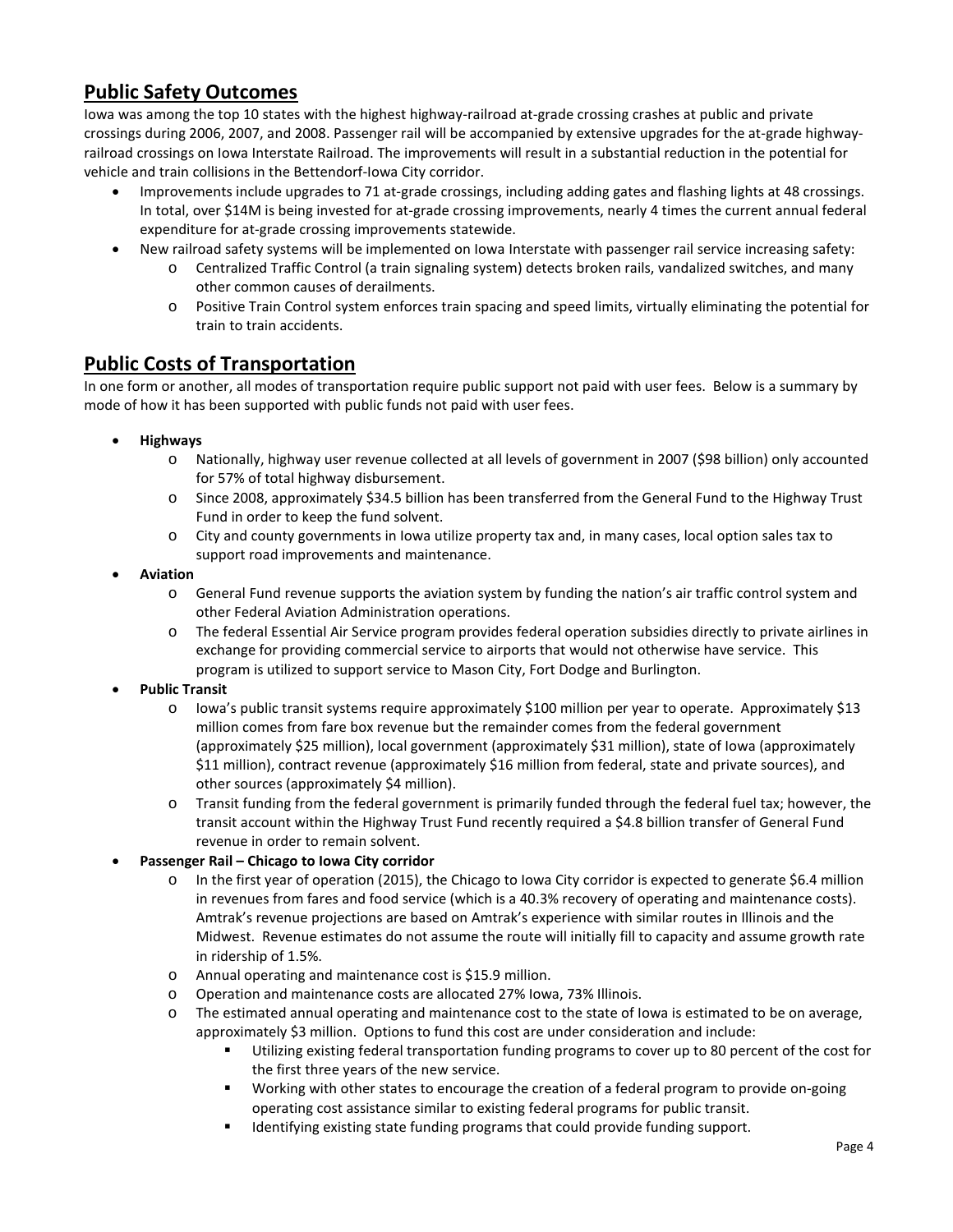# **Ridership and Revenue Projections**

- Ridership includes the number of riders that get on and get off the train on *any segment* of the corridor. A rider could get on and off at any of the nine stations on the route (e.g., someone who gets on at Iowa City and off in Chicago would be considered a rider; someone who gets on at Geneseo, Illinois, and off in the Quad Cities would also be considered a rider.)
- The ridership estimate and the revenue projections were provided by Amtrak using the Amtrak Corridor Passenger Rail Demand Forecasting Model developed by AECOM.<sup>[1](#page-4-0)</sup>
- The ridership is forecast to be 246,800 (when service is initiated in 2015).
- The expected revenue of \$6.4 million includes projected revenue from ticket sales and food service sales at the forecast ridership level. Revenue estimates assume that coaches on average are filled to 70% capacity daily, which will accommodate peak demand periods and growth.
- The estimated annual ridership growth for the Chicago to Iowa City corridor is conservatively estimated at 1.5%. Ridership growth on Amtrak's state-sponsored routes in 2010 was 6.5%.
- Fare is based on the level that would optimize revenue collections, taking into consideration the variables in the model. $1$

# **Similar Midwestern Route Comparison**

### *Comparison with Comparable State Sponsored Routes*

| Route                                                          | <b>Chicago to Carbondale</b><br>(Illini/Saluki)                     |            | <b>Chicago to Quincy (Illinois</b><br>Zephyr/Carl Sandberg) |        | Chicago to Iowa City                                                                                    |           |
|----------------------------------------------------------------|---------------------------------------------------------------------|------------|-------------------------------------------------------------|--------|---------------------------------------------------------------------------------------------------------|-----------|
| <b>Status</b>                                                  | Existing                                                            |            | Existing                                                    |        | Planned                                                                                                 |           |
| <b>Ridership (Annual)</b>                                      | 264,934 (FY 2010)                                                   |            | 209,466 (FY 2010)                                           |        | 246,800 (Projected<br>Opening Day)                                                                      |           |
| <b>Average Annual</b><br><b>Ridership Growth</b>               | 3.7% (actual last 4 years)                                          |            | 5.5% (actual last 4 years)                                  |        | 1.5% (projected)                                                                                        |           |
| <b>Roundtrips per Day</b>                                      | $\overline{2}$                                                      |            | 2                                                           |        | 2                                                                                                       |           |
| <b>Universities and Colleges</b><br><b>Served</b>              | University of Illinois at<br>Urbana-Champaign,<br>Southern Illinois |            | Western Illinois                                            |        | University of Iowa,<br>Augustana College<br>St. Ambrose University<br>Palmer College of<br>Chiropractic |           |
| <b>Major Station Stops</b>                                     | Champaign/<br>Urbana                                                | Carbondale | Galesburg                                                   | Quincy | Quad<br><b>Cities</b>                                                                                   | Iowa City |
| <b>Distance from Chicago</b><br>(miles)                        | 129                                                                 | 309        | 162                                                         | 258    | 174                                                                                                     | 221       |
| <b>Destination Cities</b><br><b>Population Estimate (2009)</b> | 226,000                                                             | 58,000     | 69,000                                                      | 77,000 | 379,000                                                                                                 | 152,000   |

<span id="page-4-0"></span> $1$  The Amtrak Corridor Passenger Rail Demand Forecasting Model uses a number of variables which, over time, have proven to be important determinants of ridership demand. Those variables include total market size, station locations, mode share, service characteristics of competing modes, passenger rail timetable (taking into consideration travel time, frequency, schedule and schedule attractiveness) and average fares (based on observed average yields per mile in existing Amtrak markets within the Midwest.)